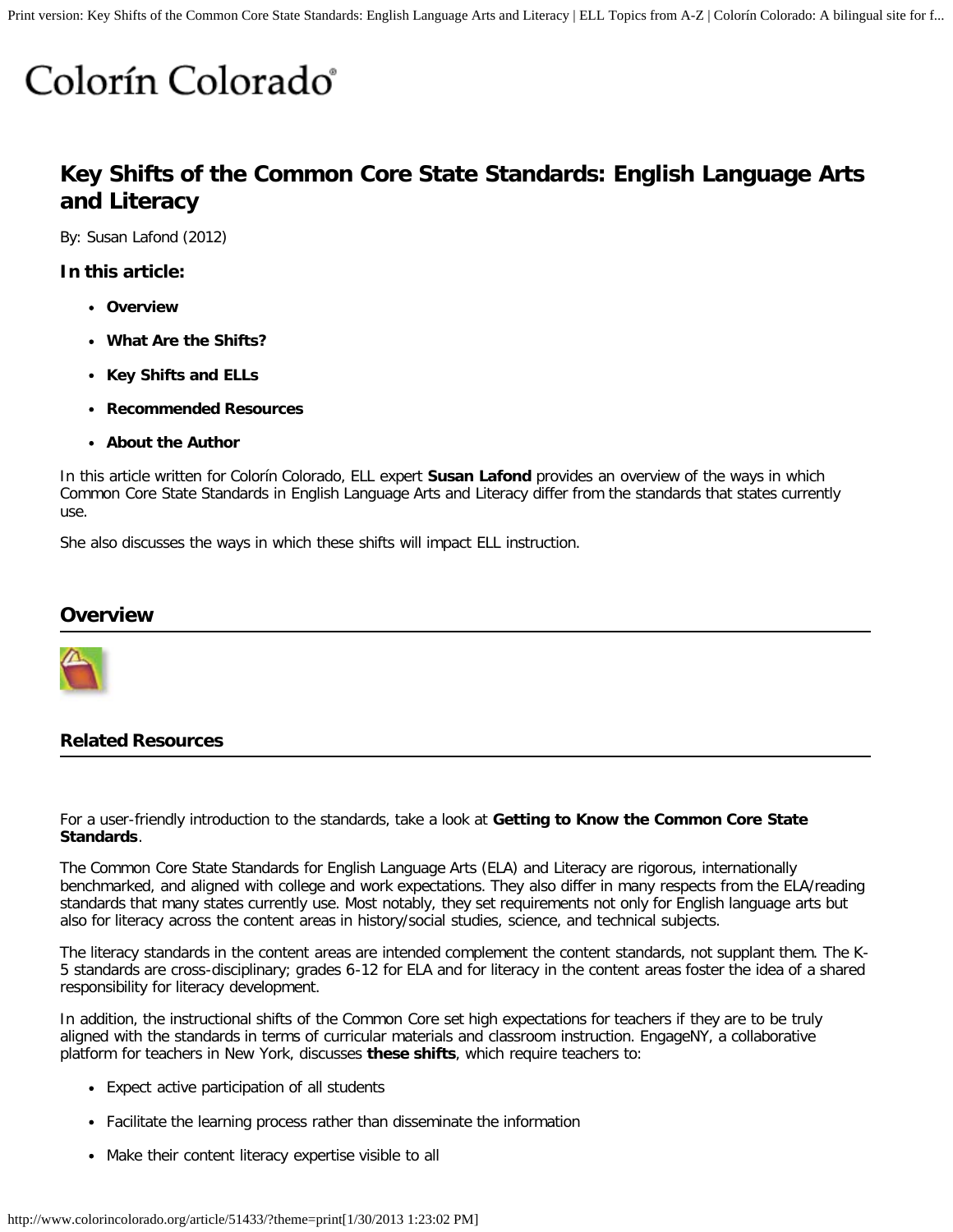Print version: Key Shifts of the Common Core State Standards: English Language Arts and Literacy | ELL Topics from A-Z | Colorín Colorado: A bilingual site for f...

- Create carefully structured situations that allow students to solve problems independently
- Encourage students to draw on their abilities to discover answers by themselves rather than rely on adults to supply the facts

To understand what these changes will look like in the classroom, let's take a closer look at the shifts and what they mean for both teachers and students.

# **What Are the Shifts?**

#### **Shift 1: Balancing Informational & Literary Texts (K-5)**

Students read a true balance of informational and literary texts. Elementary school classrooms are, therefore, places where students access the world – science, social studies, the arts and literature – through text. At least 50% of what students read is informational.

| What the Student Does                                                  | <b>What the Teacher Does</b>                   |  |
|------------------------------------------------------------------------|------------------------------------------------|--|
| Build content knowledge                                                | Balance <b>informational</b> & literary text   |  |
| Exposure to the world through reading Scaffold for informational texts |                                                |  |
| Apply strategies                                                       | Teach "through" and "with" informational texts |  |

#### **Shift 2: Knowledge in the Disciplines (Grades 6-12)**

Content area teachers outside of the ELA classroom emphasize literacy experiences in their planning and instruction. Students learn through domain specific texts in science and social studies classrooms — rather than referring to the text, they are expected to learn from what they read.

| What the Student Does                                                   | What the Teacher Does                              |  |
|-------------------------------------------------------------------------|----------------------------------------------------|--|
| Build content knowledge through text Shift identity: "I teach reading." |                                                    |  |
| Handle <b>primary source</b> documents                                  | Stop referring and summarizing and start reading   |  |
| Find evidence                                                           | <b>Slow down</b> the history and science classroom |  |

#### **Shift 3: Staircase of Complexity**

In order to prepare students for the complexity of college and career ready texts, each grade level requires a "step" of growth on the "staircase". Students read the central, grade appropriate text around which instruction is centered. Teachers are patient, create more time and space in the curriculum for this close and careful reading, and provide appropriate and necessary scaffolding and supports so that it is possible for students reading below grade level.

| <b>What the Student Does</b>   | <b>What the Teacher Does</b>                                                                        |
|--------------------------------|-----------------------------------------------------------------------------------------------------|
| <b>Re-read texts</b>           | Teach more complex texts at every grade level                                                       |
|                                | Read material at own level to enjoy reading Give students less to read in order to further in depth |
| Tolerate frustration with text | Spend more time on more complex texts                                                               |
|                                | Provide scaffolding & strategies to students                                                        |
|                                | Engage with texts with other adults                                                                 |

#### **Shift 4: Text-based Answers**

Students have rich and rigorous conversations which are dependent on a common text. Teachers insist that classroom experiences stay deeply connected to the text on the page and that students develop habits for making evidentiary arguments both in conversation, as well as in writing to assess comprehension of a text.

| What the Student Does                     | <b>What the Teacher Does</b>                                                               |
|-------------------------------------------|--------------------------------------------------------------------------------------------|
|                                           | Find evidence to support their argument Facilitate evidence-based conversations about text |
| Form own judgments and become<br>scholars | Plan and conduct rich conversations                                                        |
| Conducting close reading of the text      | Keep students in the text                                                                  |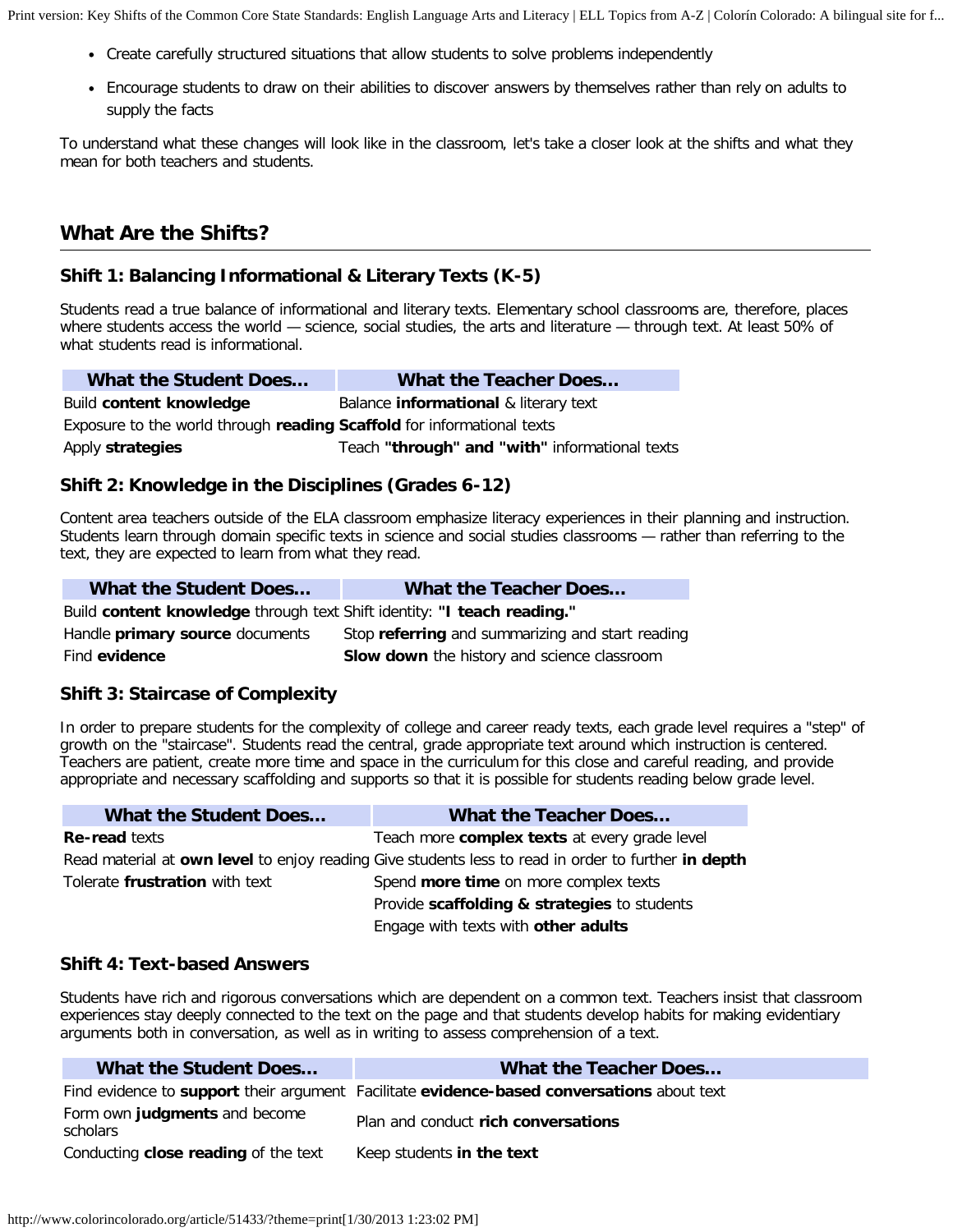Print version: Key Shifts of the Common Core State Standards: English Language Arts and Literacy | ELL Topics from A-Z | Colorín Colorado: A bilingual site for f...

| Engage with the author and his/her | Identify questions that are text-dependent, worthwhile, and stimulate |
|------------------------------------|-----------------------------------------------------------------------|
| choices                            | discussion                                                            |
|                                    | Spend much more time preparing for instruction by reading deeply.     |

#### **Shift 5: Writing from Sources**

Writing needs to emphasize use of evidence to inform or make an argument rather than the personal narrative and other forms of decontextualized prompts. While the narrative still has an important role, students develop skills through written arguments that respond to the ideas, events, facts, and arguments presented in the texts they read.

| <b>What the Student</b><br>Does  | <b>What the Teacher Does</b>                                                                                                                                  |
|----------------------------------|---------------------------------------------------------------------------------------------------------------------------------------------------------------|
|                                  | Generate informational texts Spend less time on personal narratives                                                                                           |
| Make arguments using<br>evidence | Present opportunities to write from multiple sources                                                                                                          |
| Organize for persuasion          | Provide opportunities to analyze and synthesize ideas                                                                                                         |
| Compare multiple sources         | Develop students' voice so that they can argue a point with evidence<br>Give permission to reach and articulate their own conclusions about what they<br>read |

#### **Shift 6: Academic Vocabulary**

Students constantly build the vocabulary they need to access grade level complex texts. By focusing strategically on comprehension of pivotal and commonly found words (such as "discourse," "generation," "theory," and "principled") and less on esoteric literary terms (such as "onomatopoeia" or "homonym"), teachers constantly build students' ability to access more complex texts across the content areas.

| What the Student Does              | <b>What the Teacher Does</b>                                                                 |
|------------------------------------|----------------------------------------------------------------------------------------------|
|                                    | Use high octane words across content areas Develop students' ability to use and access words |
| Build "language of power" database | Be strategic about the new vocabulary words                                                  |
|                                    | Work with words students will use frequently                                                 |
|                                    | Teach fewer words more deeply                                                                |

# **Key Shifts and ELLs**

#### **What does this mean for English language learners?**



#### **Related Resources**

For more information about the CCSS and ELLs, take a look at the Colorín Colorado **[resource section](http://www.colorincolorado.org/educators/common_core/ell/)**.

The shifts have important implications for ELLs. Most importantly, ELLs need to be involved in the learning and taking part in a way that allows them to experience hands-on, student-centered learning. By having ELLs simply watch the other students interact, they are relegated to a position that will not maximize their time spent in the classroom.

That works hand-in-hand with the second expectation for planning classroom instruction, which is that ELLs need to be fully engaged in the learning process. Students learn best by doing. Working in cooperative groups or peer tutoring are two ways that involve students in the learning process.

It's also critical to remember, however, that while learning in collaborative groups is beneficial, an opportunity to be accountable for one's own learning is also needed for ELLs. In order to challenge students, teachers need to carefully craft a supportive environment and design ways that allow students to take risks, grapple with real-life situations, and problem solve as they will be expected to do whether at college or on the job. (For more on helping ELLs become